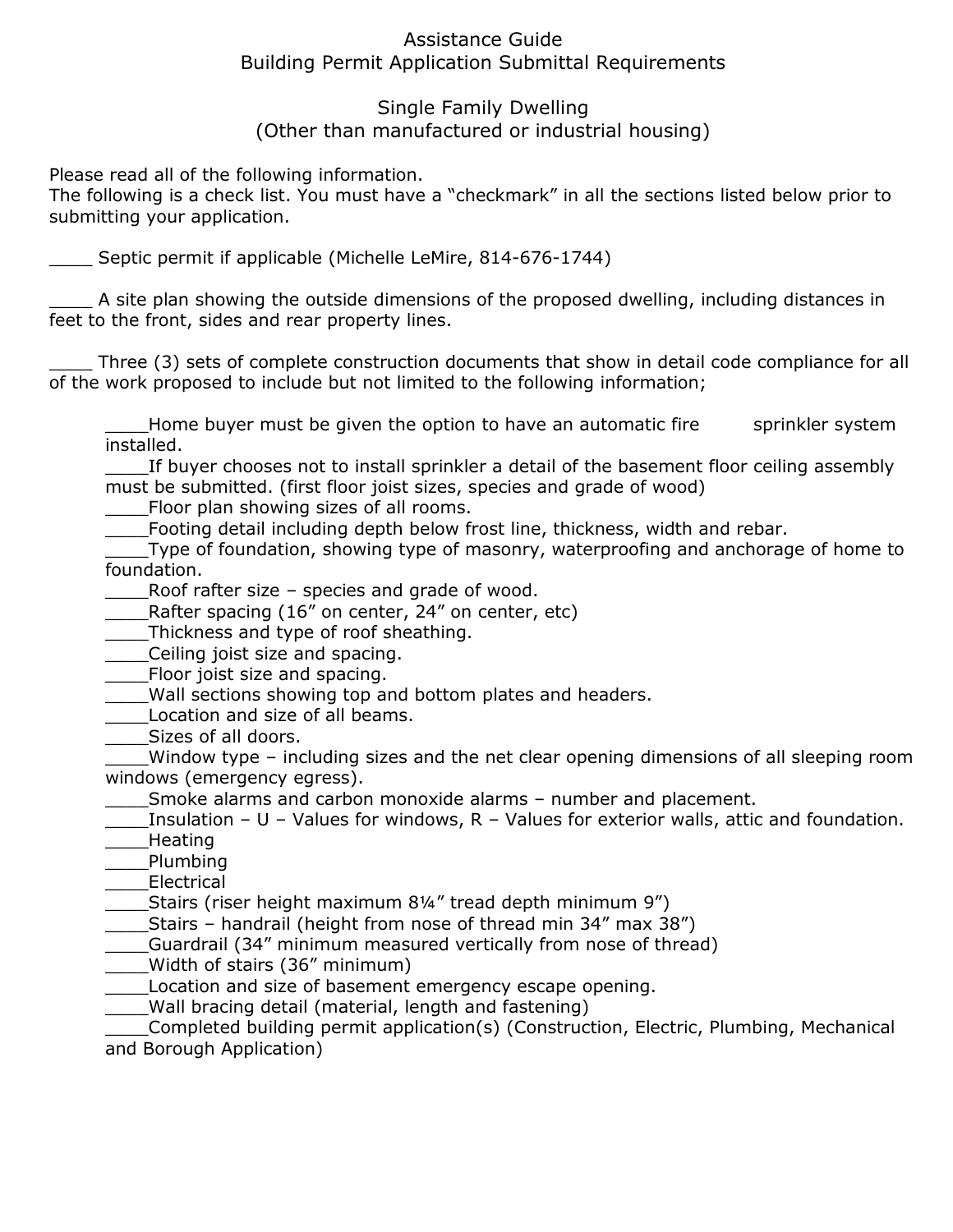#### Other Items

**New Dwelling/Business Building:** Water and sewer tap ons will be required and are separate from the building permits.

Sewer tap in application for residential can be located at <https://www.sugarcreekborough.us/documents/ressewertap-in.pdf> Commercial sewer tap in can be located at <https://www.sugarcreekborough.us/documents/commercialsanitarysewersystempermit.pdf> For properties served by Sugarcreek water the water tap in application can be found at

<https://www.sugarcreekborough.us/documents/reswatertap-in.pdf>

Applications/Fees need taken to Borough Admin/Maintenance department, not to zoning.

**Septic Systems**: Whether existing or new septic system will be used, approval must be obtained by the Sewage Enforcement Officer (SEO) prior to building permits being issued. **Zoning officer must have a copy of approval when building permit applications are submitted**. Contact Michelle LeMire of the Oil Region Joint Sewage Agency at 814-676-1744 to start the process to obtain permit.

**Stormwater Management**: If you are adding a small or large building, garage, additions, cement slabs, you MUST contact the Venango County Planning Commission regarding a Stormwater Permit by calling 814-432-9689. All stormwater forms must be sent to the Venango County Planning Commission, not to Sugarcreek Borough. For more information you can view the stormwater ordinance by going t[o https://www.sugarcreekborough.us/documents/ordinance268.pdf](https://www.sugarcreekborough.us/documents/ordinance268.pdf) Stormwater application can be located by going to<https://www.sugarcreekborough.us/documents/stormwaterapp.pdf>

### **Subdivision/Land Development**:

Does a new tax parcel need created?

\_\_\_\_\_ Will current property lines be changed in any way? If so, a subdivision plan will be needed. Contact the Venango County Planning Commission regarding subdivision, 814-432-9689.

New construction may require a Land Development Plan to be submitted to and approved by Venango County Planning Commission. You may contact them to see if one will be needed at 814-432-9689. Failure to do so may end up in a stop work order until one is completed.

### **Highway Occupancy Permit/Road Encroachment**: (**Must be done prior to building permit being issued**)

If a curb exists or there is a ditch where a pipe would need laid to allow water flow you will need a Road Encroachment Permit. For Borough maintained roads application can be found here.

<https://www.sugarcreekborough.us/documents/roadencroachmentpermit.pdf>

For state roads you must contact PennDOT and a copy of the permit must be received prior to building permit being issued.

### **Erosion & Sedimentation – Earth Disturbance**:

How many square feet of earth disturbance will the project have? Include area for the driveway, spoil piles, utility cuts, septic, and overall construction disturbance for the building(s).

For areas under 5000 sq. ft. an E&S plan does not need to be approved, but a copy needs to be on site.

For areas over 5000 sq. ft. an E&S plan must be approved by the Venango Conservation District, 814-676-2832, located at 1793 Cherrytree Road.

\_\_\_\_\_ Will E&S be required for your project? **Copy of permit must be given to the zoning officer with the building permit application**.

If construction will occur within 50 feet of the bank of a stream an E&S plan is always required. Contact the Conservation District or DEP for permit. **Copy of permit must be given to the zoning officer with the building permit application**.

### **Stream Crossing/Wetlands**:

Does the project involve a stream crossing or wetland encroachment? No, No action needed. Yes, Applicant must contact the County Conversation District at 814-676-2832 or the DEP at 814-332-6942.

**Copy of approval must be given to the zoning officer with the building permit application**.